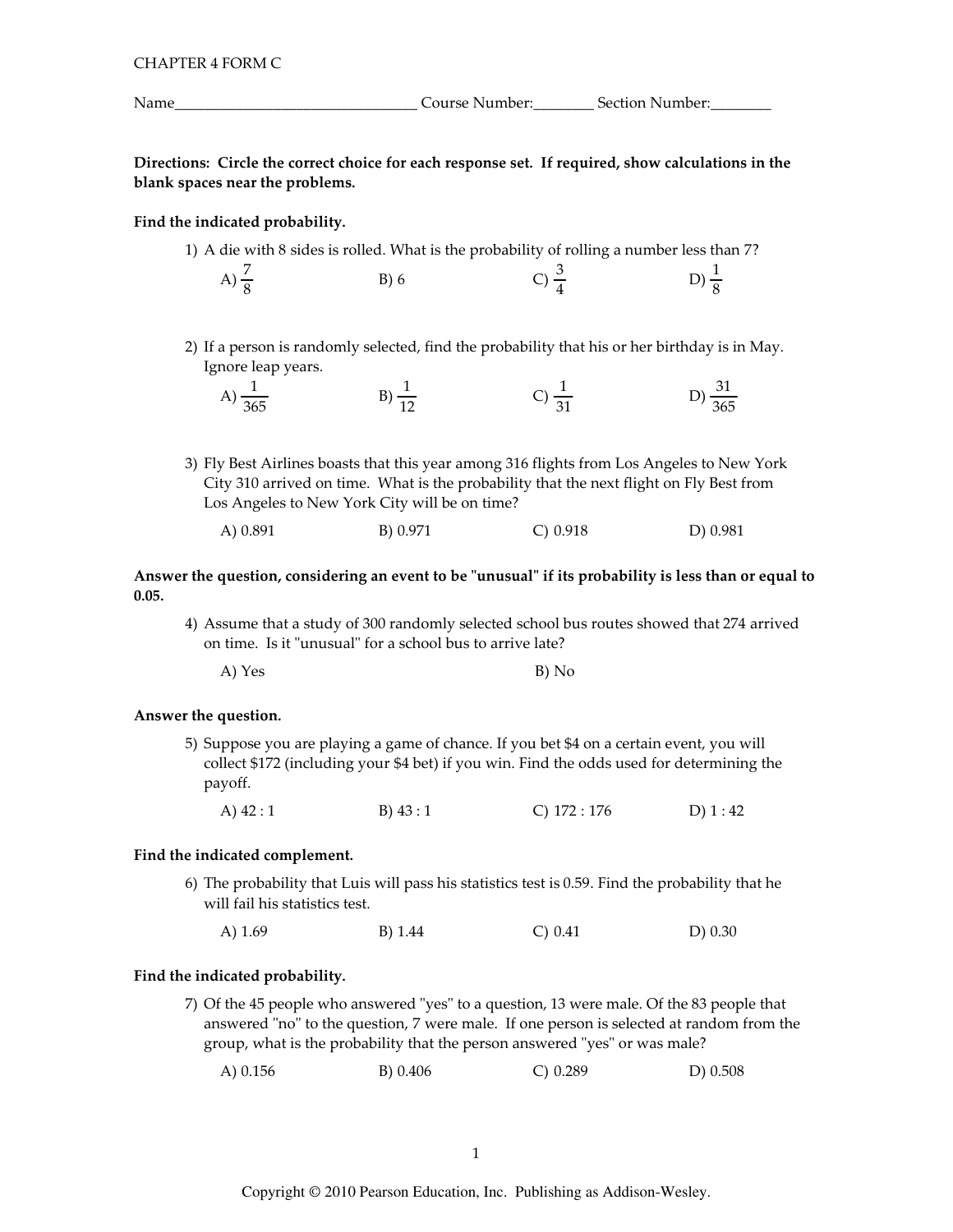8) A bag contains 6 red marbles, 3 blue marbles, and 1 green marble. Find P(not blue).

| A) $\frac{10}{7}$ | $(B) \frac{7}{10}$ | C) $\frac{6}{10}$ | D) 7 |
|-------------------|--------------------|-------------------|------|
|                   |                    |                   |      |

9) In one town, 67% of adults have health insurance. What is the probability that 5 adults selected at random from the town all have health insurance? Round to the nearest thousandth if necessary.

| B) 0.075<br>A) 0.135<br>C) 0.67 | $D)$ 3.35 |
|---------------------------------|-----------|
|---------------------------------|-----------|

10) A IRS auditor randomly selects 3 tax returns from 59 returns of which 11 contain errors. What is the probability that she selects none of those containing errors? Round to four decimal places.

| A) 0.5385 | B) 0.0065 | $C$ ) 0.0051 | D) 0.532 |
|-----------|-----------|--------------|----------|
|           |           |              |          |

#### Provide a written description of the complement of the given event.

- 11) When several textbooks are edited, none of them are found to be free of errors.
	- A) One of the textbooks is free of errors.
	- B) At most one of the textbooks is free of errors.
	- C) All of the textbooks are free of errors.
	- D) At least one of the textbooks is free of errors.

# Find the indicated probability. Round to the nearest thousandth.

12) In a batch of 8,000 clock radios 9% are defective. A sample of 8 clock radios is randomly selected without replacement from the 8,000 and tested. The entire batch will be rejected if at least one of those tested is defective. What is the probability that the entire batch will be rejected?

| A) 0.530 | B) 0.0900 | $C$ ) 0.470 | D) 0.125 |
|----------|-----------|-------------|----------|
|          |           |             |          |

# Find the indicated probability. Express your answer as a simplified fraction unless otherwise noted.

13) The table below describes the smoking habits of a group of asthma sufferers.

|       |                               |     | Light Heavy |      |
|-------|-------------------------------|-----|-------------|------|
|       | Nonsmoker smoker smoker Total |     |             |      |
| Men   | 386                           | 73  | 79          | 538  |
| Women | 352                           | 83  | 90          | 525  |
| Total | 738                           | 156 | 169         | 1063 |

If one of the 1063 subjects is randomly selected, find the probability that the person chosen is a nonsmoker given that it is a woman. Round to the nearest thousandth.

A) 0.331 B) 0.670  $C) 0.394$ D) 0.477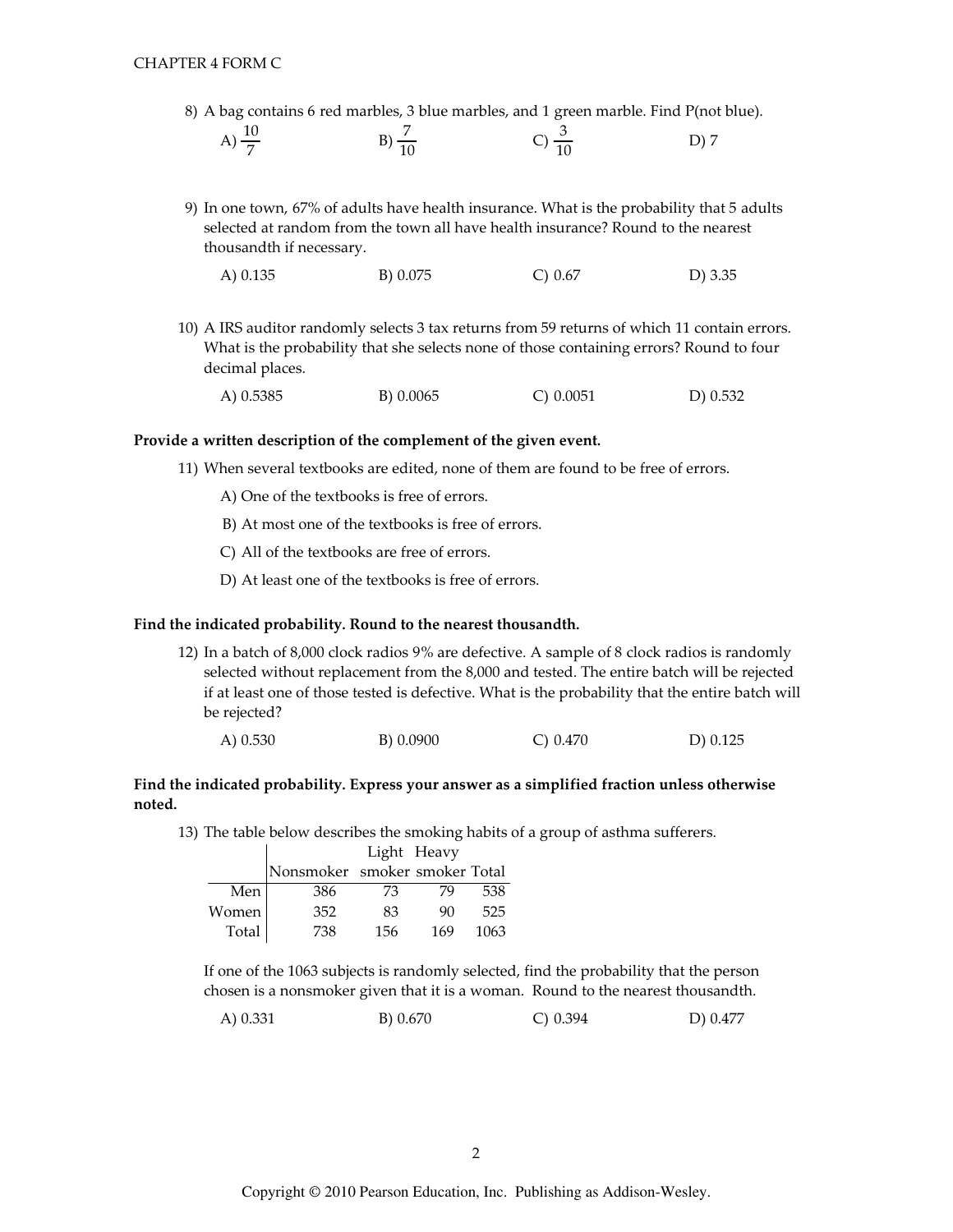14) The following table contains data from a study of two airlines which fly to Small Town, USA.

|                  | Number of flights Number of flights |   |  |
|------------------|-------------------------------------|---|--|
|                  | which were on time which were late  |   |  |
| Podunk Airlines  | 33                                  |   |  |
| Upstate Airlines | 43                                  | 5 |  |

If one of the 87 flights is randomly selected, find the probability that the flight selected is an Upstate Airlines flight given that it was late.

| $\overline{10}$ |                                  |
|-----------------|----------------------------------|
|                 | D) None of the above is correct. |

## Solve the problem.

15) Swinging Sammy Skor's batting prowess was simulated to get an estimate of the probability that Sammy will get a hit. Let  $1 = HIT$  and  $2 = OUT$ . The output from the simulation was as follows.

1 2 2 2 1 2 2 2 2 2 1 1 2 2 2 2 2 1 1 1 2 2 2 2 2 1 1 2 2 1 2 1 2 2 2 2 2 2 2 1 1 1 2

Estimate the probability that he makes an out.

| A) 0.782 | B) 0.810 | C) $0.667$ | D $) 0.621$ |
|----------|----------|------------|-------------|
|          |          |            |             |

### Evaluate the expression.

16)  $8C_4$ 

| A) 420 | B) 24 | $C$ ) 2 | D) 70 |
|--------|-------|---------|-------|
|        |       |         |       |

#### Solve the problem.

17) How many ways can an IRS auditor select 6 of 11 tax returns for an audit?

C) 1,771,561 A) 462 B) 332,640 D) 720

18) The organizer of a television show must select 5 people to participate in the show. The participants will be selected from a list of 28 people who have written in to the show. If the participants are selected randomly, what is the probability that the 5 youngest people will be selected?

A) 
$$
\frac{1}{98,280}
$$
 \t B)  $\frac{2}{7}$  \t C)  $\frac{1}{11,793,600}$  \t D)  $\frac{1}{120}$ 

- 19) There are 8 members on a board of directors. If they must elect a chairperson, a secretary, and a treasurer, how many different slates of candidates are possible?
	- A) 56 B) 336 D) 40,320  $C) 512$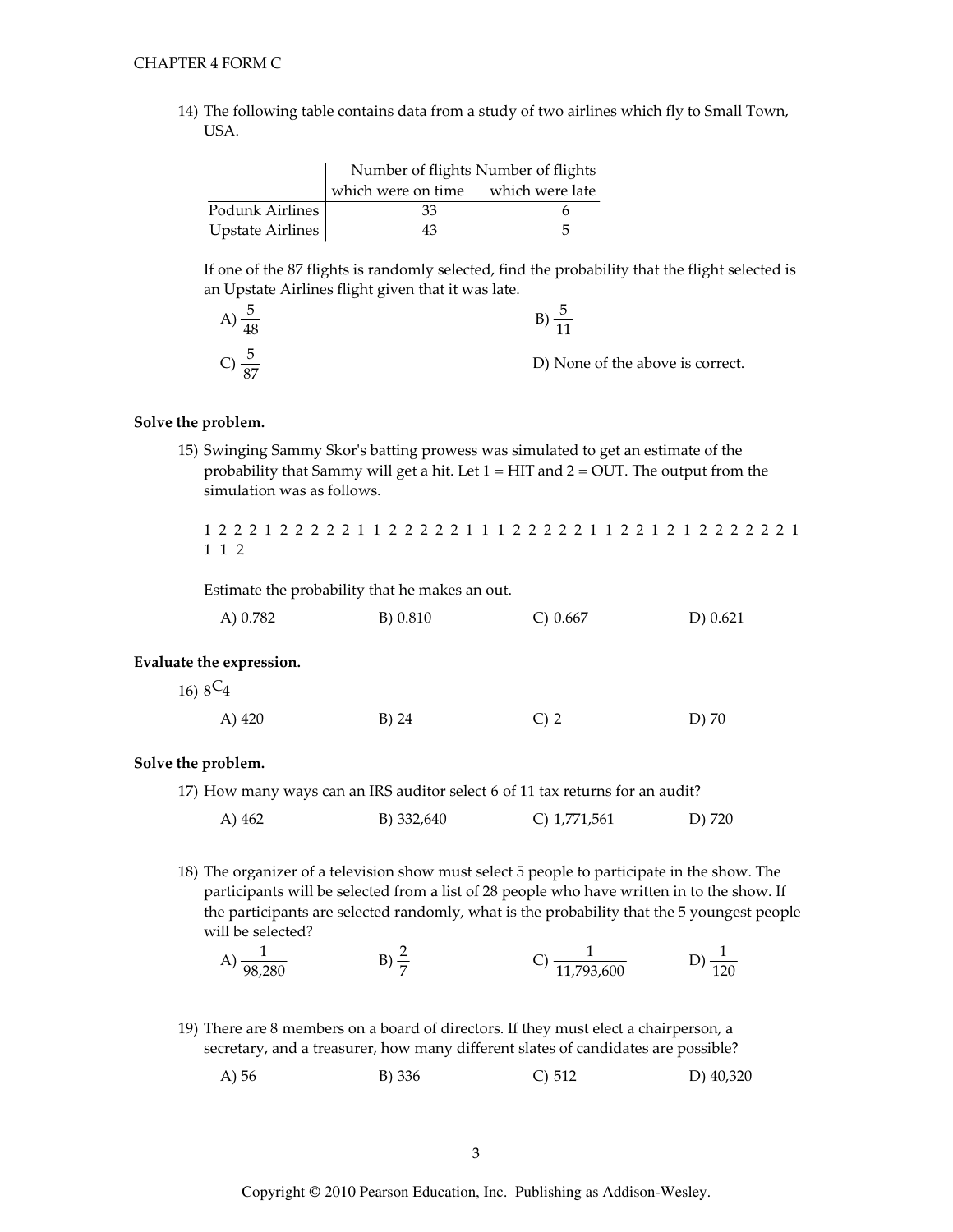20) In a certain lottery, five different numbers between 1 and 35 inclusive are drawn. These are the winning numbers. To win the lottery, a person must select the correct 5 numbers in the same order in which they were drawn. What is the probability of winning?

A) 
$$
\frac{1}{38,955,840}
$$
 \t B)  $\frac{1}{120}$  \t C)  $\frac{120}{38,955,840}$  \t D)  $\frac{1}{35!}$